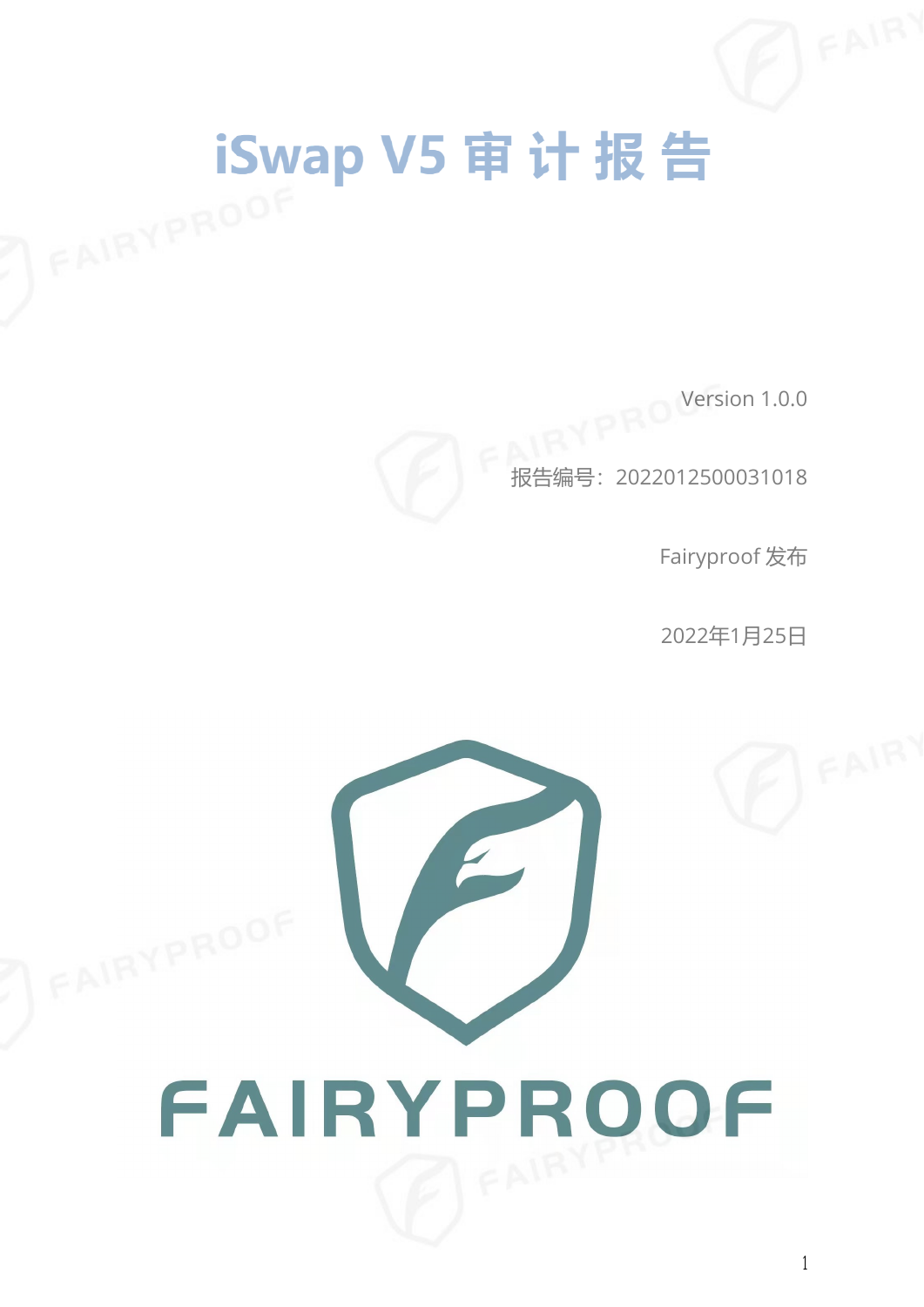#### **01. 介绍**

本报告包含了Fairyproof对iSwap V5项目代码进行审计的结果。

**审计开始时间:**

2022年1月20日

**审计结束时间:**

2022年1月21日

**审计代码文件及目录结构:**

审计结束时的代码文件名及对应的SHA-256哈希值为:

```
ISwapArbitrumBridge.sol:
0x057056bffc36a69e98b273f1d2af9f3135d12d367a32edcf2e1c836848cc687f
```
ISwapAvaxBridge.sol: 0x483e5e2ababe105afafa756d8cb306ab976e6b7b2f3e68abf79ef19ab8e528c0

ISwapBaseBridge.sol: 0x2a8baf4f56e376962e6489cbf826aafb380ef564e88e1216082ff30887f2357b

ISwapBaseBridgeOptimization.sol: 0x66ed5f54f229f0935c419092eca756ec9d6e2d8b43cc993e5b7ef15b39e4c356

```
ISwapBaseStorage.sol:
0x80444eae611c88fe770f654d635b23f66cf71da8630862bd3aa6f69dfbec0562
```
ISwapBscBridge.sol: 0xfd9ad309b1dd277d20f390e62e74316a73e9af7827e4e9dcdeabad6e7c2ad6ec

ISwapEthBridge.sol: 0x07823469defeecbf5d1f68d74192ccde3f14d074ec5f89c29a9d1d8b7c5afa66

ISwapFtmBridge.sol: 0xda9946749bb67932990ead349eba65fed024086b84ee824d8aa90cd5c54bcb05

ISwapHecoBridge.sol: 0x0696dd77e54eb4d862b2ac52b42224d4afbcae124cbed54ca941a02438b78849

ISwapOecBridge.sol: 0xadad2c13d4ead6b99913f11e415a9e942dde9a168362b3a7970895fe9376b8f5

ISwapPolygonBridge.sol: 0x1a0c35db1d6e900602497cd9fa7eaef22bbdb14fc949a9577cff377d920c0c25

IHRC20.sol: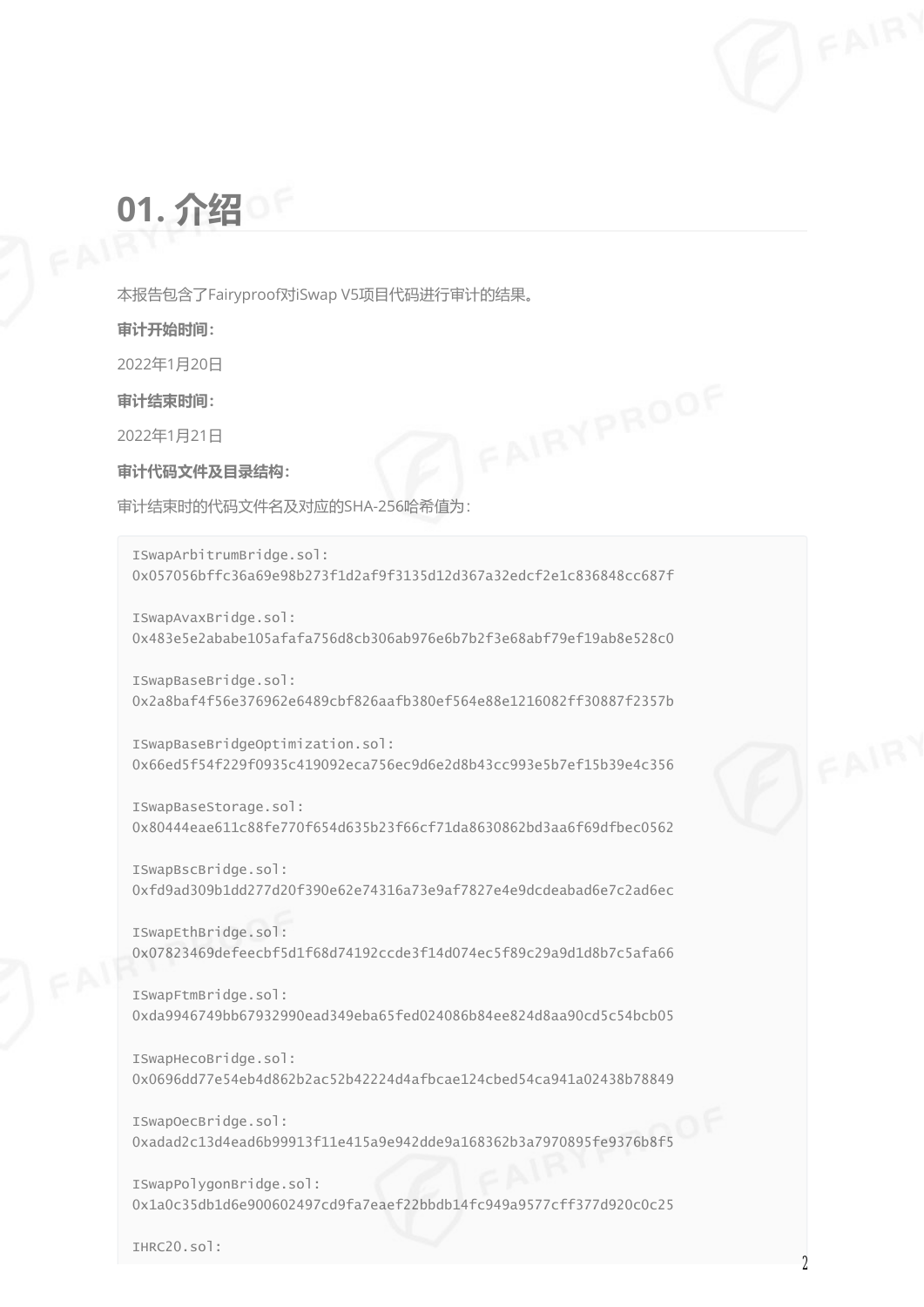#### 0x8f909a8cc5f325334aa4c767554ce7cf2d8faa7ce6cf37dc8461e959c1d0f8f0

IRouter.sol: 0x8d3d1f32a4632fe68614cc775e5c1fde5147b08abdc2647ff4df4ac07115170f

IWETH.sol: 0xf79a254f47708877e0ff8f94fcf6a9fd6668c58e89a0e89b8537af9b3905f09f

ParamsParser.sol: 0x12db2fc15f3ea649eb490f8e613e90f81e69bb2ff68494183d92cbdcc38d365c

RevertReasonParser.sol: 0xf4cdf713b9f1ae39a549d414e6e6c86b72a148da6d01df793ca02e8d820200e1

TransferHelper.sol: 0xb9774be2bc8df05e45e941137ad5aeff1485e8d27be0023aaa2894f52fc31a12<br>?计代码的文件名及目录结构为:<br>contracts/

审计代码的文件名及目录结构为:

contracts/

- ├── ISwapArbitrumBridge.sol
- ├── ISwapAvaxBridge.sol
- ├── ISwapBaseBridge.sol
- ├── ISwapBaseBridgeOptimization.sol
- ├── ISwapBaseStorage.sol
- ├── ISwapBscBridge.sol
- ├── ISwapEthBridge.sol
- ├── ISwapFtmBridge.sol
- ├── ISwapHecoBridge.sol
- ├── ISwapOecBridge.sol
- ├── ISwapPolygonBridge.sol
- ├── interfaces
	- | ├── IHRC20.sol
	- | ├── IRouter.sol
	- | └── IWETH.sol

└── utils

- ├── ParamsParser.sol
- RevertReasonParser.sol
- └── TransferHelper.sol

本次审计的目的是为了审阅iSwap V5项目基于Solidity语言编写的跨链交易应用,发现潜在的安全隐患, 研究其设计、架构,并试图找到可能存在的漏洞。

我们全面阅读了iSwap团队提交的上述代码,并仔细审阅了上述代码中可能出现问题的方方面面,对上 述合约代码给出了全面、综合的改进意见及评审结果。

本次审计仅针对授权方指定版本的代码、安装包及其它授权方提供的素材展开,其结论仅对相应版本的 应用适用,一旦相关代码、配置、运营环境等发生变化,相应结论将不再适用。

**— 免责声明**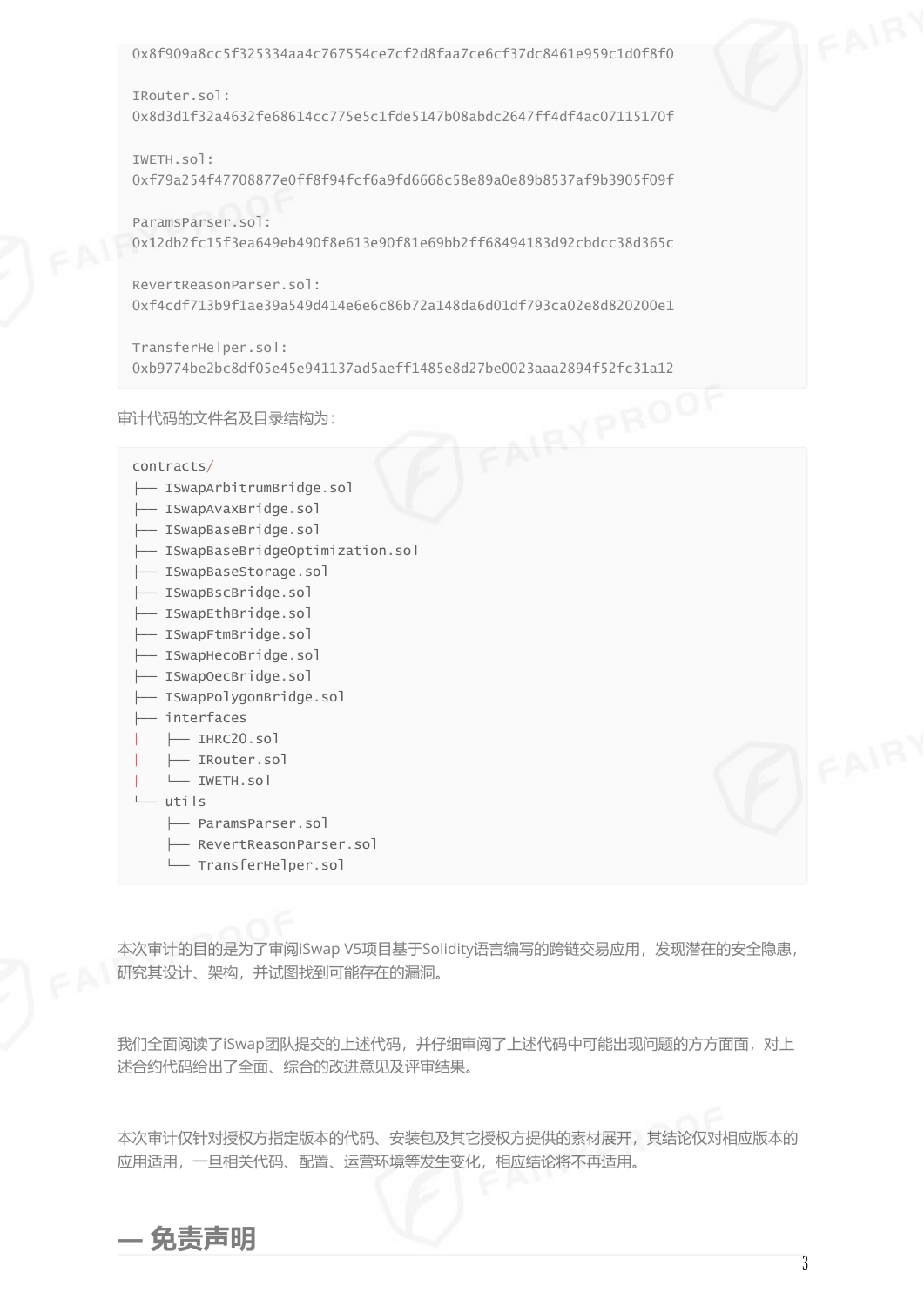截至本报告发布之日,本报告所阐述的内容仅反映审计团队对当前所审计的代码安全进展及状况的理 解。任何人在接触或使用与本报告相关的服务、产品、协议、平台、或任何物品时,自行承担一切可能 产生的冲突、损失、利益及风险,本报告的审计团队概不负责。

本审计不涉及审计代码的编译器及任何超出代码编程语言的领域。如果所审计的代码为智能合约,则合 约由引用链下信息或资源所导致的风险及责任不在本审计覆盖的范围之内。

本审计无法详尽查看每一个细节,也无法穷尽每一种可能,因此本报告的审计团队鼓励本项目的开发团 队及任何相关利益方对所审计代码进行任何后续的测试及审计。

对任何第三方使用本报告中所提及或涉及的软件、源码、软件库、产品、服务、信息等一切事物所产生 的冲突、损失、利益及风险,本审计团队不保证、不承诺也不承担任何责任。

本报告的内容、获取方式、使用以及任何其所涉及的服务或资源都不能作为任何形式的投资、税务、法 律、监管及建议等的依据,也不产生相关的责任。

## **— 项目方同意/承诺** 1. 该项目的研发、实施、运营等均在中国大陆领域外进行;

- 
- 2. 基金会及与项目相关的主要成员均未居住在中国大陆境内;
- 3. 该项目不对中国大陆公民提供服务。

#### **— 审计方式**

审计iSwap V5项目的源代码是为了能清晰地理解该项目的实现方式及运行原理。审计团队对项目代码进 行了深入的研究、分析和测试,并收集了详尽的数据。审计团队会在本报告中会详细列举所发现的每个 问题、问题所在的源码位置、问题产生的根源以及对问题的描述,并对问题给出相应的改进建议。

Fairyproof审计的流程如下:

- 1. 背景研究。Fairyproof团队会阅读项目介绍、白皮书、合约源码等一切iSwap团队所提供的相关材 料及信息,以确保Fairyproof团队理解项目的规模、范围及功能。
- 2. 自动化检测。此步骤主要用自动化工具扫描源码,找到常见的潜在漏洞。
- 3. 人工审阅项目代码。此步骤由工程师逐行阅读代码, 找到潜在的漏洞。
- 4. 逻辑校对。此步骤审计工程师将对代码的理解与iSwap团队提供的材料及信息相比较, 检查代码的 实现是否符合项目的定义及白皮书等信息中的描述。
- 5. 测试用例检测。此步骤包括三部分: i. 测试用例设计。审计工程师将根据前述步骤对项目背景的理解及合约代码的理解,针对项目可能 的执行逻辑及方式设计测试用例。

ii. 测试范围分析。该步骤会详细检查所设计的测试用例是否覆盖了合约代码的所有逻辑分支, 并判 断测试用例执行后,合约代码的逻辑是否能得到充分的执行及检查

iii. 符号执行。该步骤将运行测试用例以测试代码所有可能的执行路径。

6. 优化审查。该流程将根据合约的应用场景、调用方式及业界最新的研究成果从可维护性、安全性及 可操作性等方面审查项目代码。

**— 报告结构**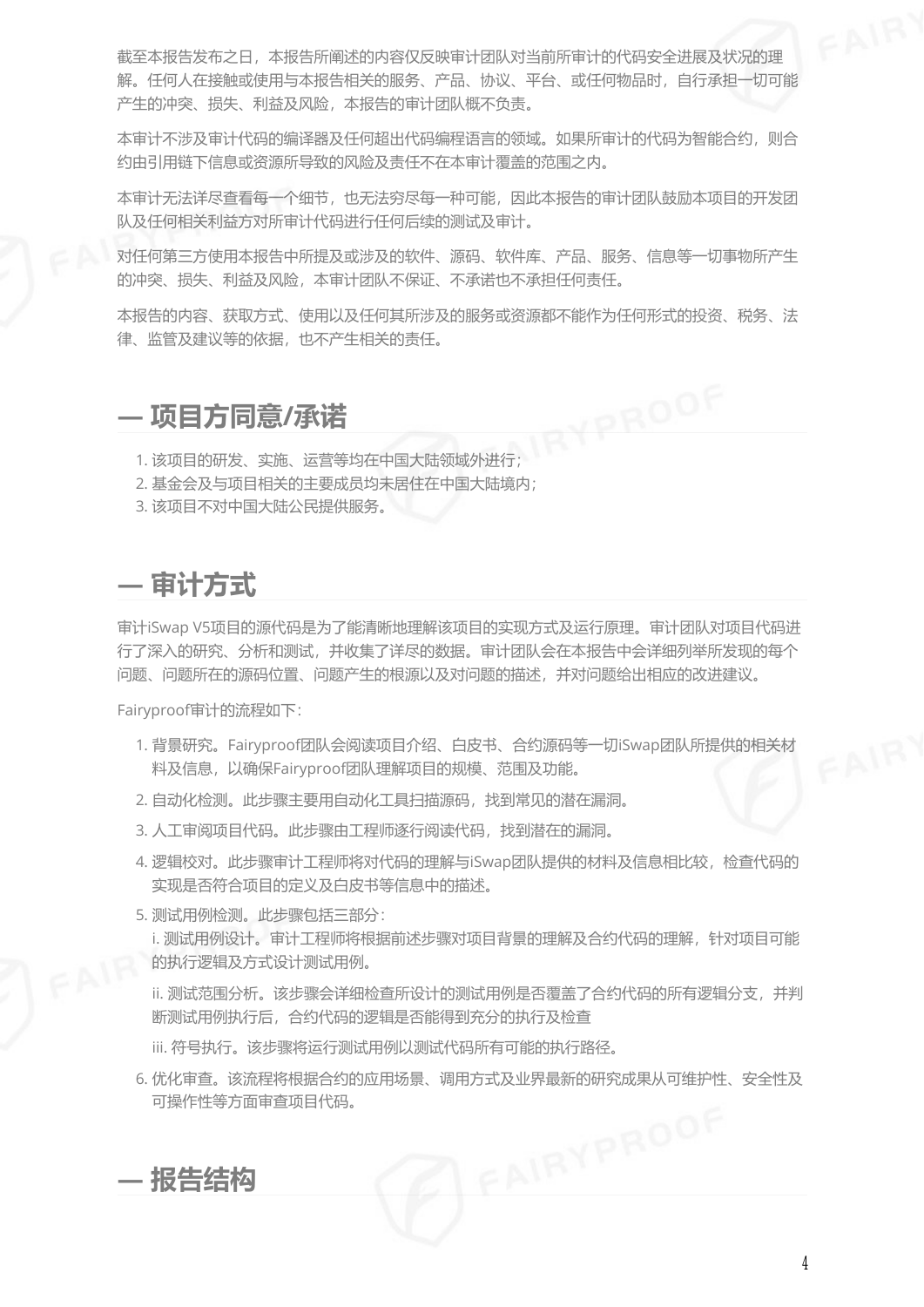本报告列举的每个问题都被设置了一个安全级别,这些安全级别根据其对项目的影响及安全隐患的大小 而定。我们对每个问题都给出了相应的改进建议。为了便于读者阅读,我们分别按主题内容和安全级别 这两种方式罗列了所有的问题,并提出了全面增强安全性的建议。

#### **— 引用文档**

在审阅过程中,我们参考了与项目相关的文档以加深对项目逻辑、功能及应用的理解。本次报告参阅的 文档资料如下:

[http://iswap.com](http://iswap.com/)

上述文档被视为本项目代码实现及功能的定义。当我们认为代码实现与文档定义有分歧时,我们及时咨 询并与iSwap团队进行了沟通和确认。



审计结论:

Fairyproof团队综合使用了自动化工具和人工方式审计了本项目,发现一个低风险,项目方确认了该低 FAIRYPROO

#### **02. Fairyproof介绍**

[Fairyproof](https://www.fairyproof.com/)是一家领先的区块链技术公司,公司为行业企业提供安全审计和咨询方面的服务。Fairyproof 研发了自己的一系列合约编写和安全审计标准,为众多客户提供了周到、严谨的服务。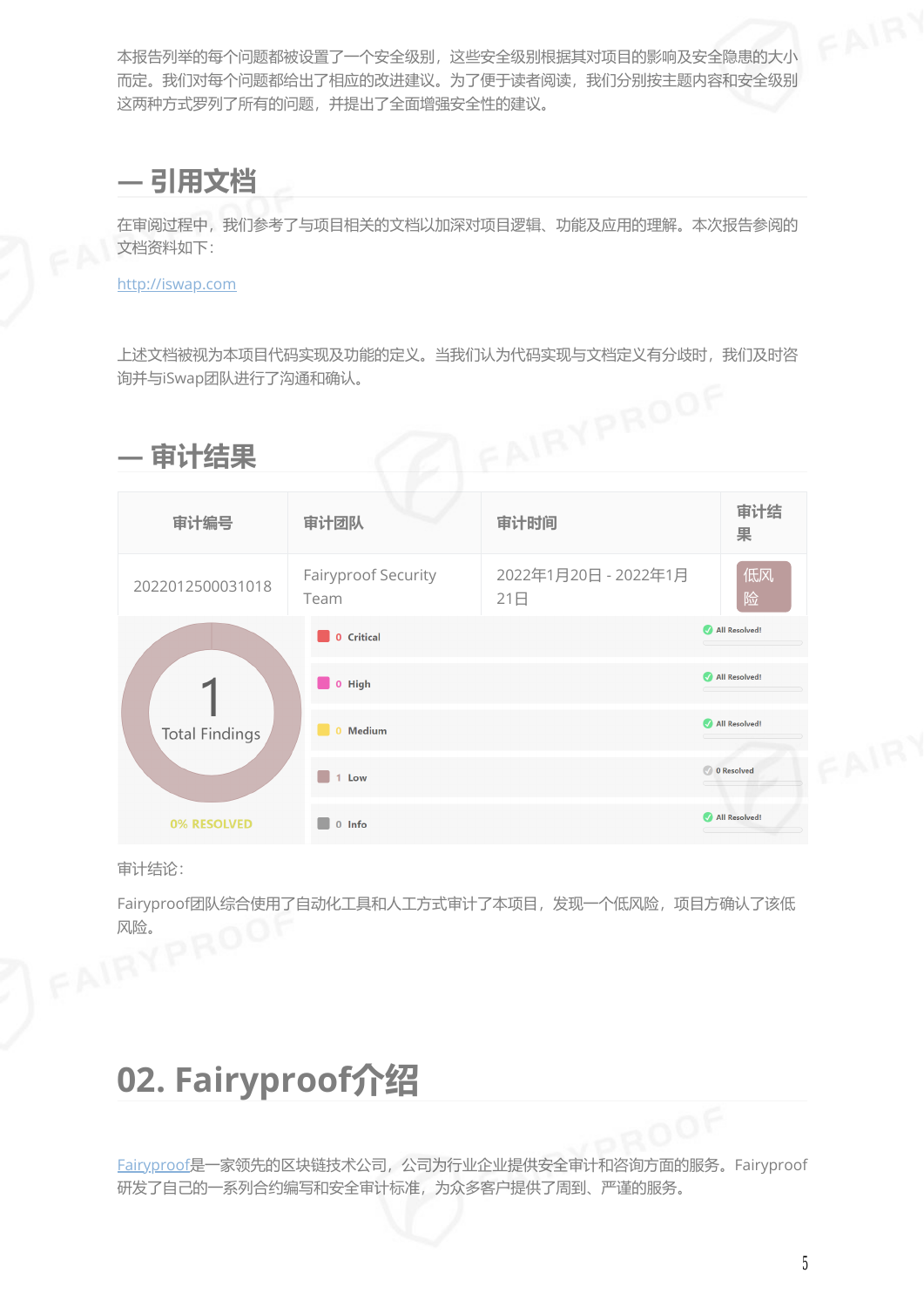#### **03. 审计代码的主要功能**

被审计代码的主要功能为:以稳定币作为中介,实现ETH, BSC, HECO, OKEX, Polygon, Arbitrum, Avalanche和Fantom之间的资产跨链交易。

**注:**

**跨链交易的验证(relayer节点)采用中心化的方式实现,不在本次审计范围之内 项目方有权限存入或提取链上资产,所以跨链交易前,请先确认目标链的对应通证余额是否充足 跨链交易时,用户会被收取一定的手续费,白名单用户交易可能获得返佣奖励**

#### **04. 风险种类**

当前审计采用智能工具静态分析和人工审计相结合的方法,从以下多个风险种类方面对项目代码进行了 全方位的审计。

- 重入攻击
- 重放攻击
- 重排攻击
- 矿工特权
- 回滚攻击
- 注入攻击
- 拒绝服务攻击
- 交易顺序依赖
- 条件竞争攻击
- 权限控制攻击
- 整数上溢/下溢攻击
- 时间戳依赖攻击
- Gas 使用
- 冗余的回调函数
- 函数状态变量的显式可见性
- 逻辑缺陷
- 未声明的存储指针
- 算术精度误差
- tx.origin 身份验证
- 假充值漏洞
- 变量覆盖
- 设计缺陷
- 潜在后门
- 通证发行
- 管理权限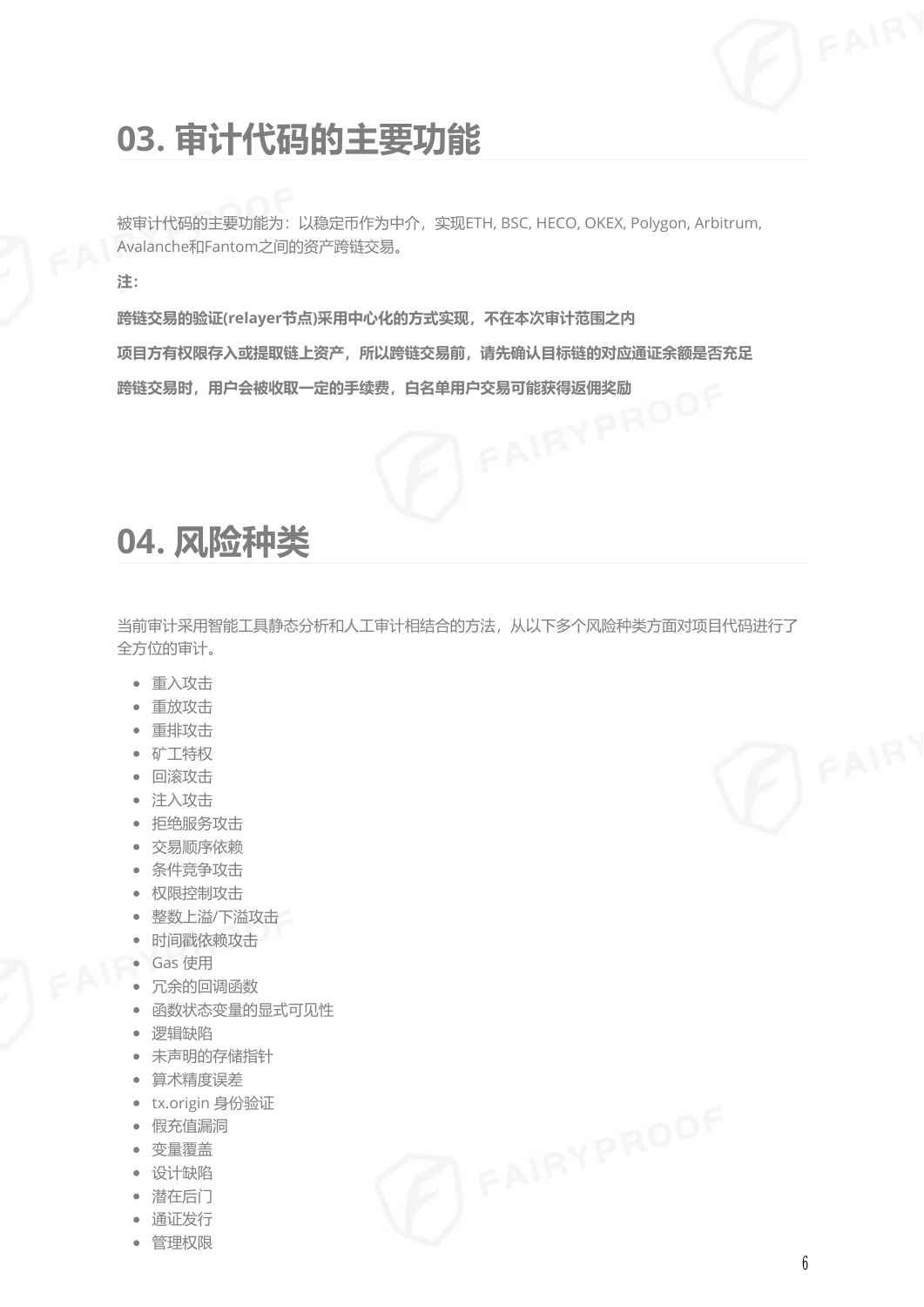- 代理升级
- 委托调用插槽共享
- 用户资金安全
- 迁移管理
- 代码优化
- · 其它分类<br>FAIRYPROOF

#### **05. 风险分级**

本报告中的每个问题都被设置了一个安全等级,程度由高到低排列如下:

**致命/Critical** 风险及隐患需要立刻解决。

**高危/High** 风险及隐患将引发风险及问题,必须解决。

**中/Medium** 风险及隐患可能导致潜在风险,最终仍然需要解决。

**低/Low** 风险及隐患主要指各类处理不当或者会引发警告信息的细节,这类问题可以暂时搁置,但建 议最终解决。

**信息/Informational** 一般不会引起风险问题,主要是代码的改进与优化。

### **06. 本审计关注的风险重点**

根据所审计代码的功能及应用场景,我们着重审查了下列功能中可能潜藏的风险。

**- 数值安全**

我们检查了合约中的数值处理是否有算术溢出问题。常规的加减运算容易引起整数溢出,尤其是在处理 通证金额或计算奖励金额时,本合约均使用了严谨的数学模块进行了处理。

经审查此功能暂未发现明显风险。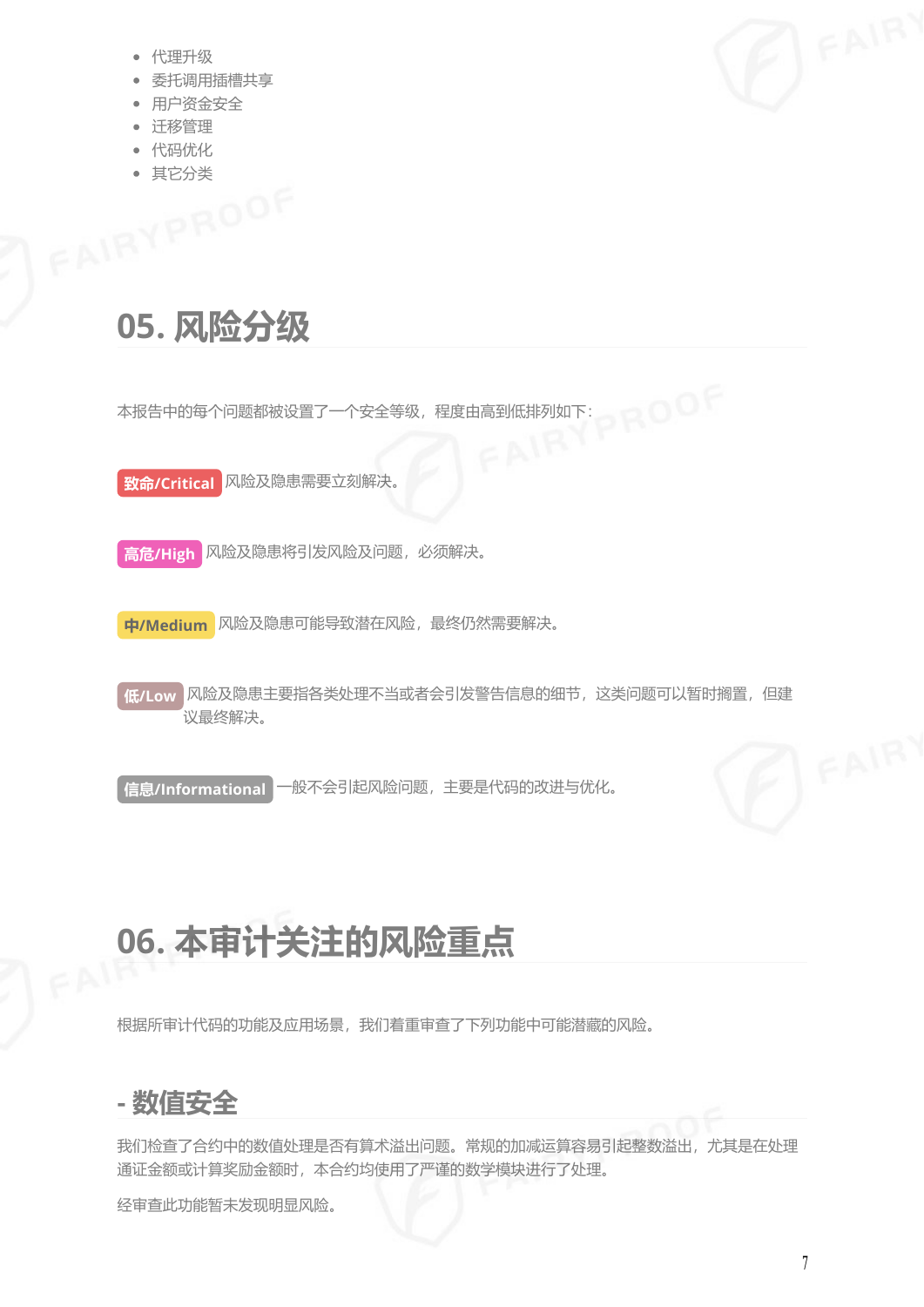#### **- 手续费率设定**

我们检查了用户发送通证收取的手续费是否在可控的安全范围。

经审查此功能暂未发现明显风险。

#### **- 权限检查**

我们检查了每一个能改变合约状态的函数是否具备合适的权限,重点检查那些必须管理员权限才能操作 的函数。

经审查此功能暂未发现明显风险。

#### **- 变量设置**

我们检查了变量设置的范围是否在安全范围之内,或是否符合所需规范准则。

在初次审查中,发现下列问题:

ISwapBaseBridgeOptimization.sol 中缺乏对交易目标地址的非零检查。

修改建议:

在第62行、94行和127行增加对地址参数 to 的非零判定,如下所示:

require(to != address(0), 'BaseBridge: INVALID\_TO');

ISwapBaseBridgeOptimization.sol 中的 \_getSwapInfoSrcToken 函数缺乏对 path.length 的有效 性进行判定

修改建议:

在函数中增加对 path.length 的检查,如下所示:

```
function _getSwapInfoSrcToken(SwapInfo[] calldata swapInfo, uint256 index)
internal pure returns(address) {
    //adding the following require statement.
   require(swapInfo[index].itemPath[0].path.length > uint256(1), "BaseBridge:
ITEM_PATH_LESS_THEN_2");
   address srcToken = swapInfo[index].itemPath[0].path[0];
    return srcToken;
}
```
\_getSwapInfoDstToken 函数缺乏对 itemPathLen 和 pathLen 的有效性进行判定

修改建议:

在函数中增加对 itemPathLen 和 pathLen 的检查, 如下所示: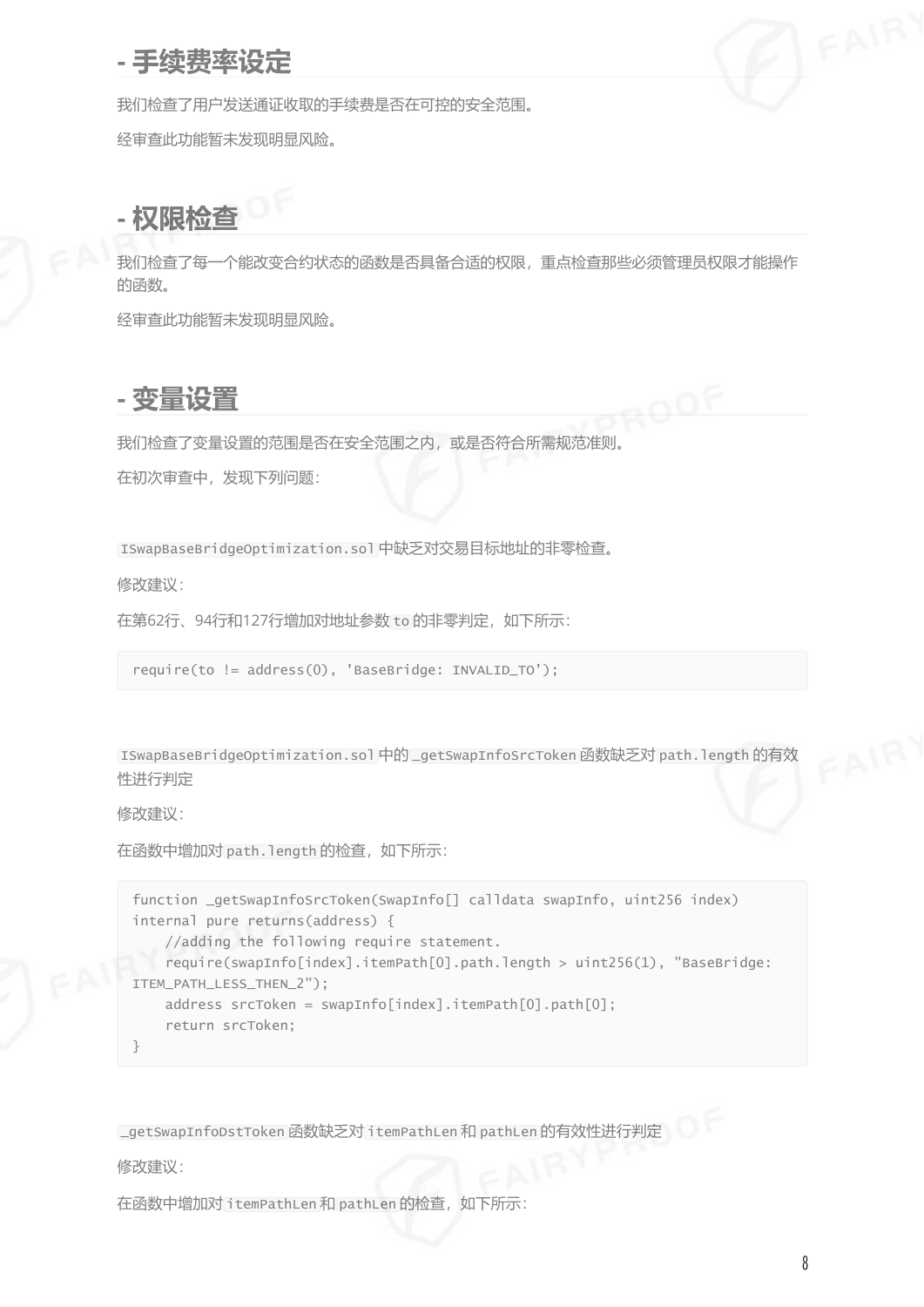```
function _getSwapInfoDstToken(SwapInfo[] calldata swapInfo, uint256 index)
internal pure returns(address) {
   uint256 itemPathLen = swapInfo[index].itemPath.length;
    //adding the following require statement
    require(itemPathLen > uint256(0), "BaseBridge: ITEM_LESS_THEN_1");
   uint256 pathLen = swapInfo[index].itemPath[itemPathLen - 1].path.length;
    //adding the following require statement
    require(pathLen > uint256(1), "BaseBridge: ITEM_PATH_LESS_THEN_2");
    address dstToken = swapInfo[index].itemPath[itemPathLen - 1].path[pathLen -
1];
    return dstToken;
}
```
状态:

项目方已解决。经再次审查此功能暂未发现明显风险

#### **- 不安全的状态更改**

我们检查了合约创建时初始化的一些关键状态变量。在很多情况下,这些变量只应该初始化一次,运行 后再更改可能会给整个合约运行带来意料不到的风险。

经审查此功能暂未发现明显风险。

#### **- 资金安全与后门**

我们重点检查了入金和出金函数是否存在用户资金不受控制的风险、是否可能导致用户资金受损的问 题。

经审查此功能暂未发现明显风险。

#### **- 跨链交易逻辑**

我们检查了跨链交易的流程及relayer的交易确认逻辑是否存在风险。

经审查发现一处风险,细节请参看"08. 问题详述"。

#### **- 合约迁移与升级**

我们重点检查了合约是否有不安全的升级迁移功能,避免用户资产遭受意料之外的损失。 经审查此功能暂未发现明显风险。

#### **- 代码简化或优化**

我们检查了代码是否有可简化或优化的地方,以提高效率,使其有更好的可读性和可维护性 在初次审查中,我们发现下列问题:

ISwapBaseBridgeOptimization.sol 对目标代币的判断可以简化如下: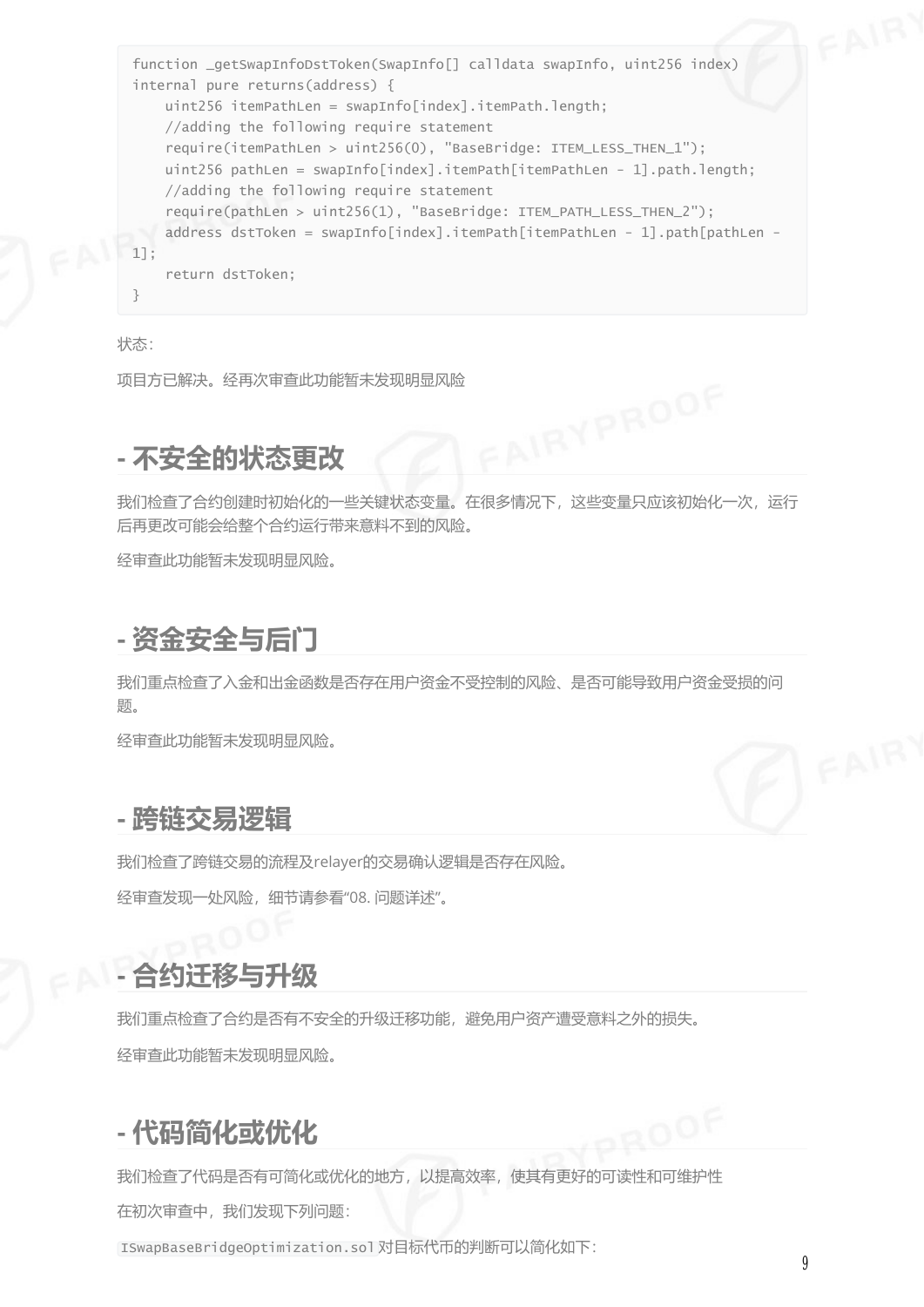#### 第93行代码如下:

require(swapInfo[0].itemPath[0].path[0] == chainToken, 'BaseBridge: INVALID\_PATH');

该行代码可删除。

另在第99行加入下述代码

require(dstToken == chainToken, 'BaseBridge: INVALID\_PATH');

修改建议:

按上述建议修改。

状态:

项目方已修改代码,经再次审查此功能暂未发现明显风险



经审查其它功能暂未发现明显风险。

#### **07. 基于风险等级的问题列表**

| 编号     | 标题     | 分类 | 等级  | 状态  |
|--------|--------|----|-----|-----|
| $FP-1$ | 跨链交易风险 | 其它 | 低风险 | 已确认 |

FA<sup>12. PROOF</sup>

# **[FP-1] [低风险] 跨链交易风险**<br>风险等级:低风险<br>风险分类:其它<br>描述:

风险等级:低风险

风险分类:其它

描述: